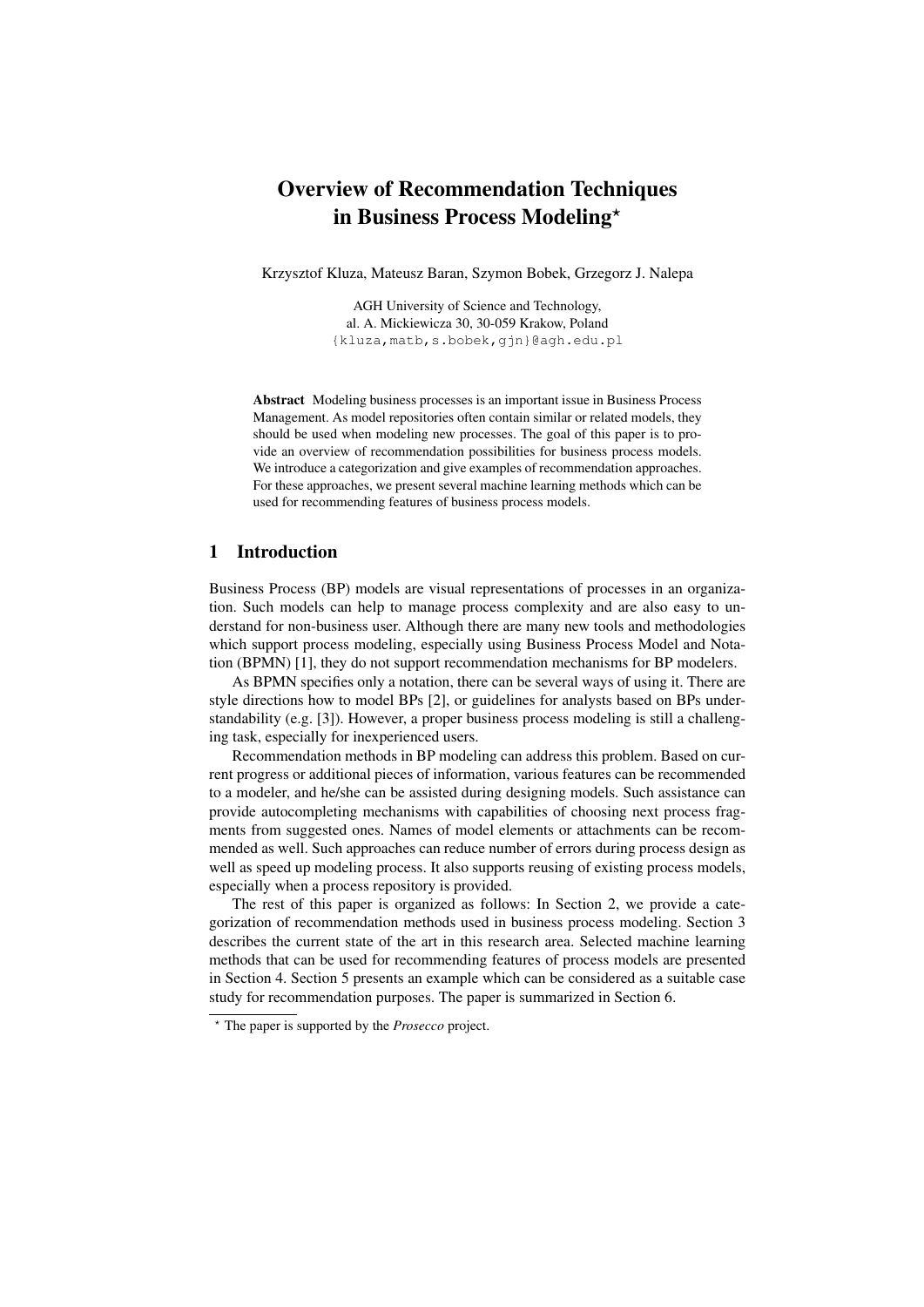# 2 Types of recommendations

Basically, recommendation methods in BPs modeling can be classified as one of two types: *subject-based* and *position-based* classification. The first one concentrates on what is actually suggested, while the second one focuses on the place where the suggestion is to be placed. However, they are suited for different purposes and therefore are complementary. A hierarchy of the identified types of recommendation methods is presented in Figure 1.

## 2.1 Subject-based classification

In subject-based classification we focus on what is actually suggested. The suggestion itself is not directly dependent on the context it is placed in. The recommendation algorithms may actually inspect the context to be able to deliver more accurate results but it is not an inherent feature of recommended item.

- 1. Attachment recommendations as the name suggests, these recommendations suggest how to link a business process (or, more precisely, a selected element of it) with an external entity like a decision table or another process. Attachment recommendations appear naturally where user should link two already existing items.
	- (a) Decision tables recommendations for a decision table describing conditions in a gate. See an example in Figure 2.



Figure 2. Decision table suggestion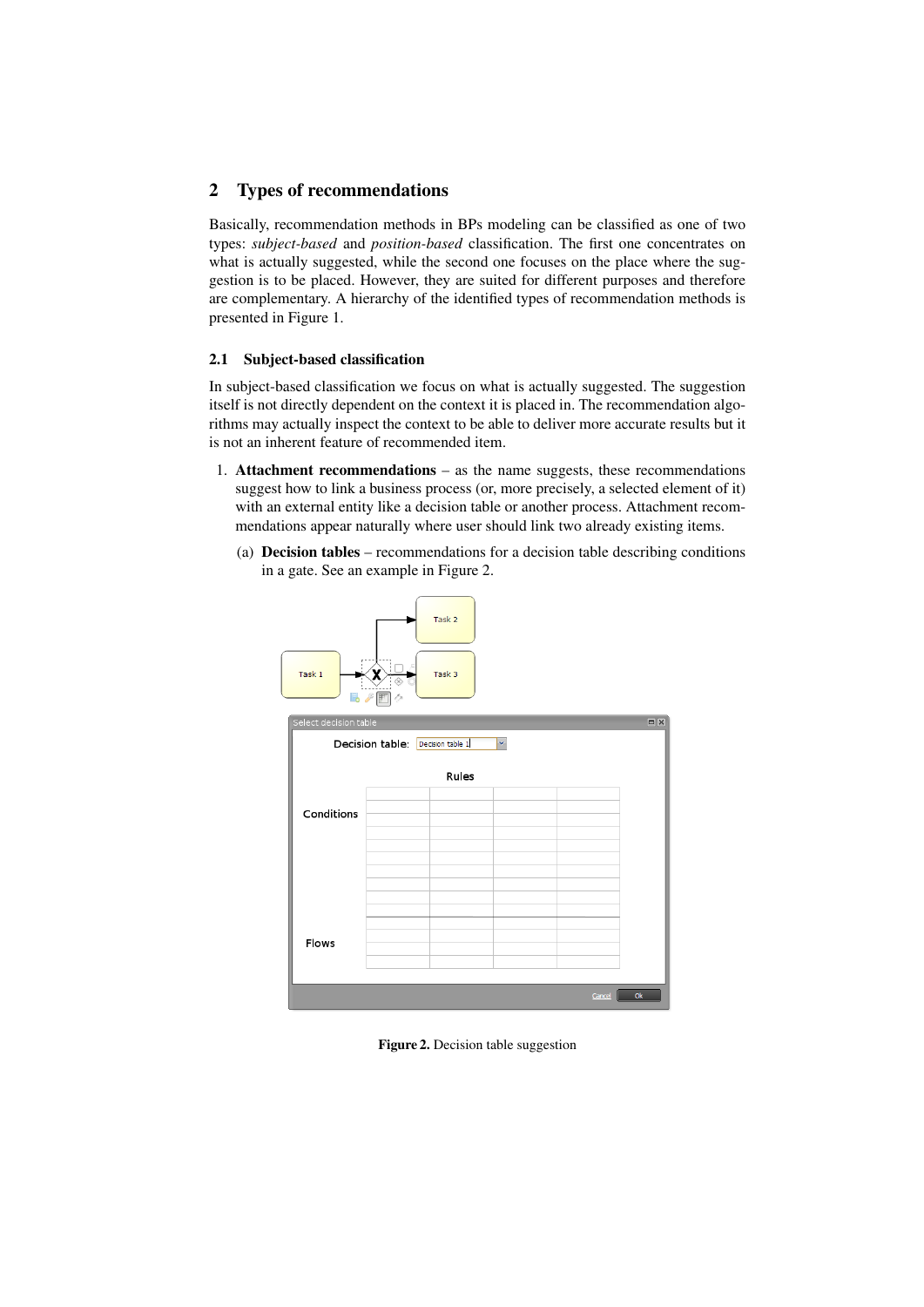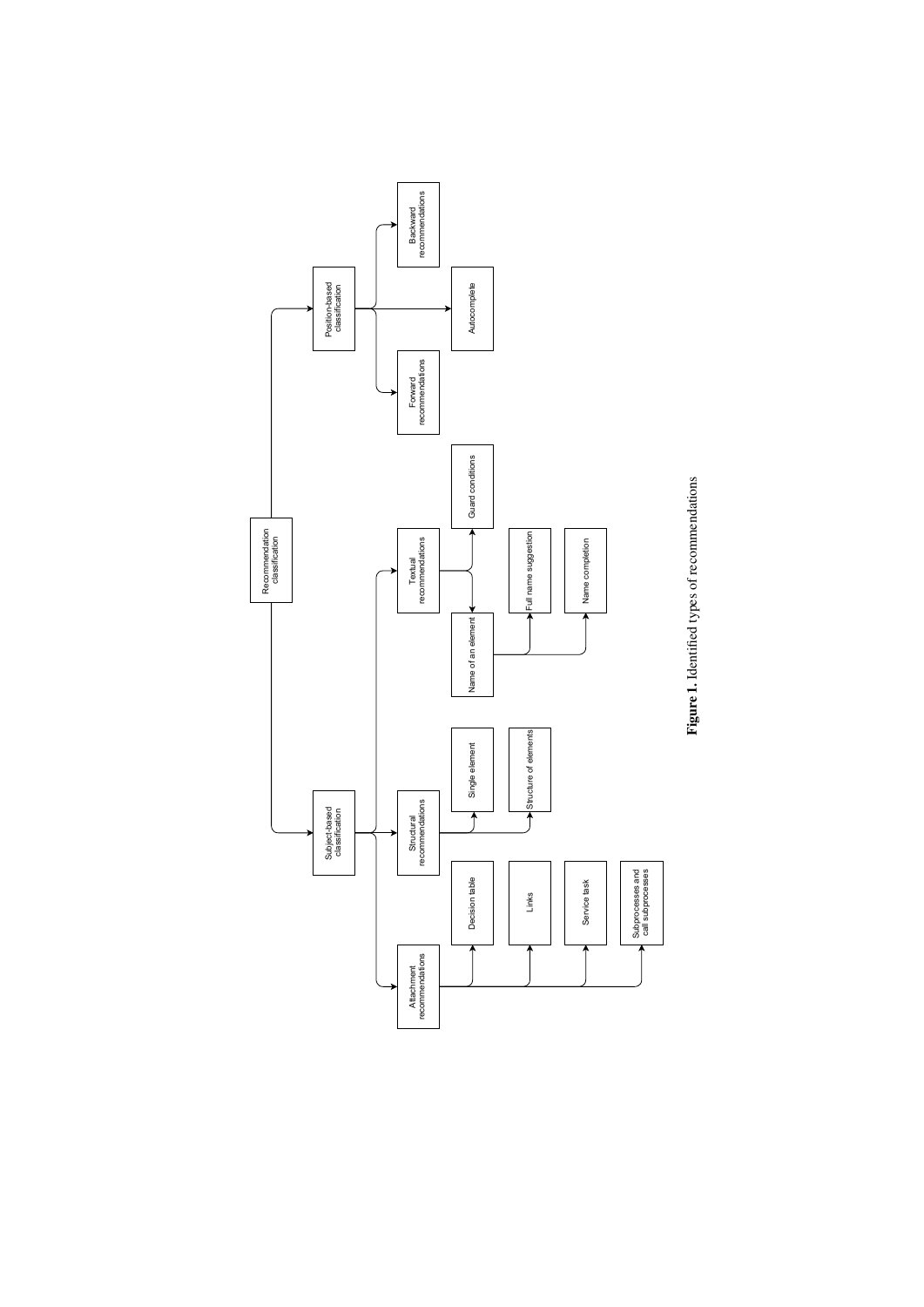(b) Links – recommendations for a catching event that should be connected with the selected throwing Intermediate Link Event. See an example on Figure 3.



Figure 3. Throwing Intermediate Link Event suggestion

(c) Service task – recommendation for a service task performed in the given task item. See an example in Figure 4.



Figure 4. Service task selection with recommendation

- (d) Subprocess and call subprocess recommendation for a subprocess or call subprocess that should be linked with the given activity (see Figure 5).
- 2. Structural recommendations a new part of the diagram is suggested. One or more elements with, for example, missing incoming or outgoing flows are selected. The suggested structure is connected with old chosen elements.
	- (a) Single element a single item (activity, gate, swimlane, artifact, data object or event) is suggested. This is a more straightforward extension of editors like Oryx/Signavio that can already insert single elements quite easily.
	- (b) Structure of elements two or more items are suggested. A more sophisticated solution where an entire part of the process is inserted into existing, unfinished structure.
- 3. Textual recommendations are suggestions of names of elements or guard conditions. Either the full text can be suggested or suggestions may show while the text is being typed.
	- (a) Name of an element a name of activity, swimlane or event may be suggested.
		- i. Name completion happens when user is typing the name. Several possible completions of partially entered name are suggested to the user.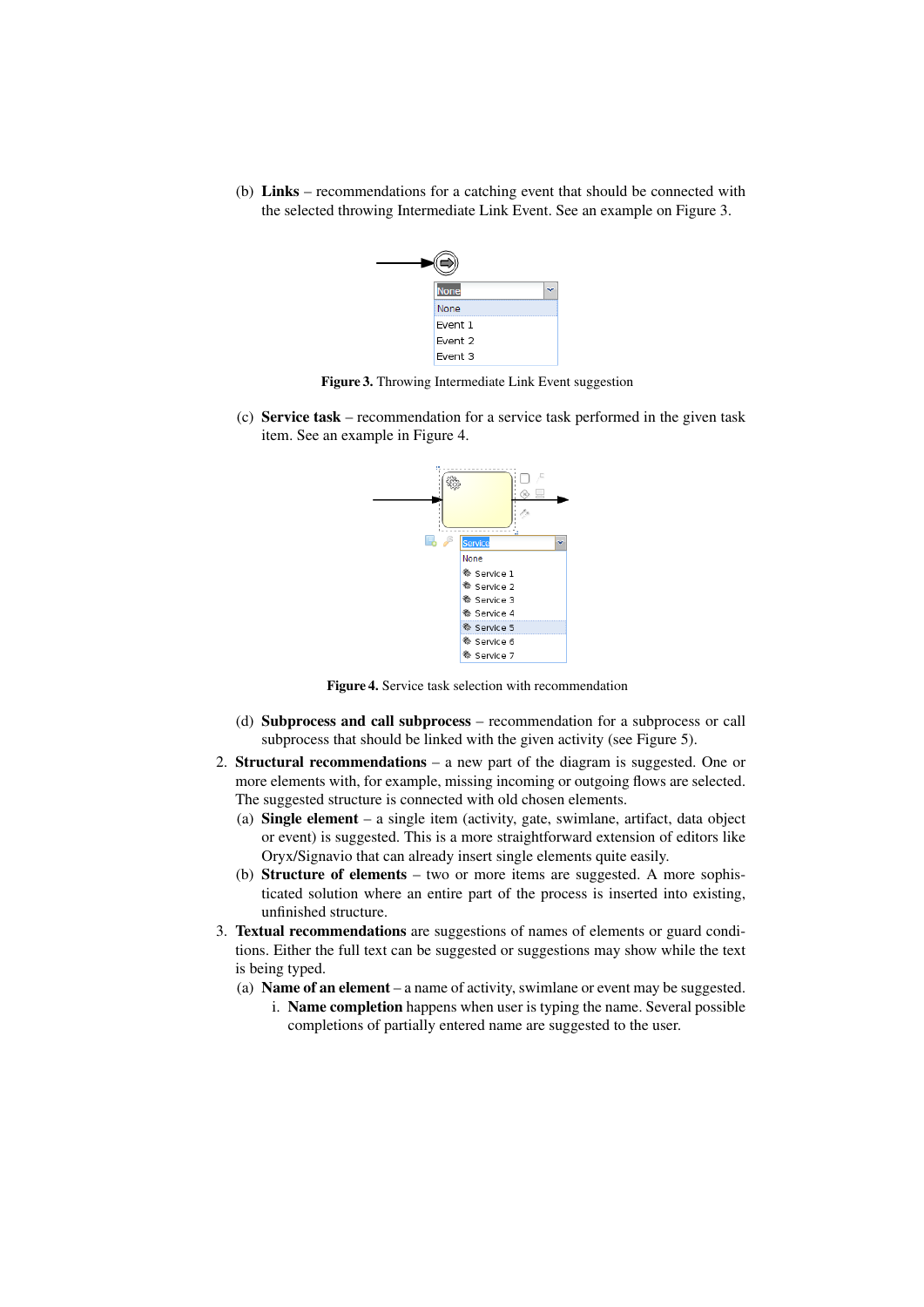

Figure 5. Subprocess selection with recommendation

- ii. Full name suggestion happens when the user wants the name to be suggested by the system based on the context in which the element is placed.
- (b) Guard condition suggestions are different from name suggestions because more than one text (condition) may be suggested at once and these conditions must satisfy the requirements of the gateway. The latter requirement implies that semantic analysis of conditions is necessary to give meaningful suggestions. See example in Figure 6.



Figure 6. Guard condition suggestion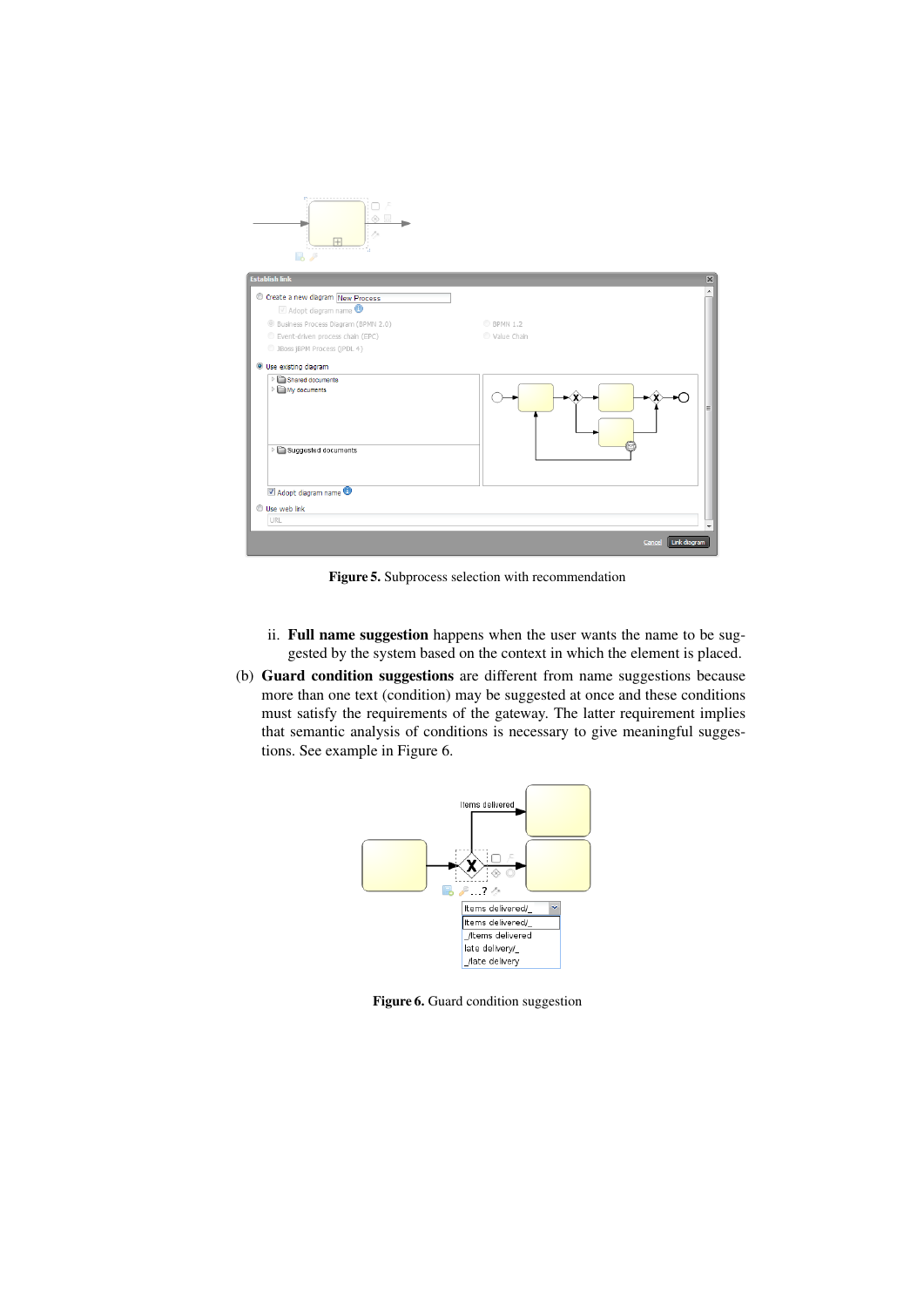## 2.2 Position-based classification

1. Forward completion – a part of the process is known and the rest of the process, starting with one selected activity, is to be suggested. See Figure 7.



Figure 7. Forward completion

2. Backward completion – a part of the process is known and the rest of the process, ending with one selected activity, is to be suggested. See Figure 8.



Figure 8. Backward completion

3. Autocomplete – a part of the process is known and the rest of the process is to be suggested. A number of items with no outgoing or incoming flows is selected – missing flows will lead to or from the suggested structure. See Figure 9.



Figure 9. Autocompletion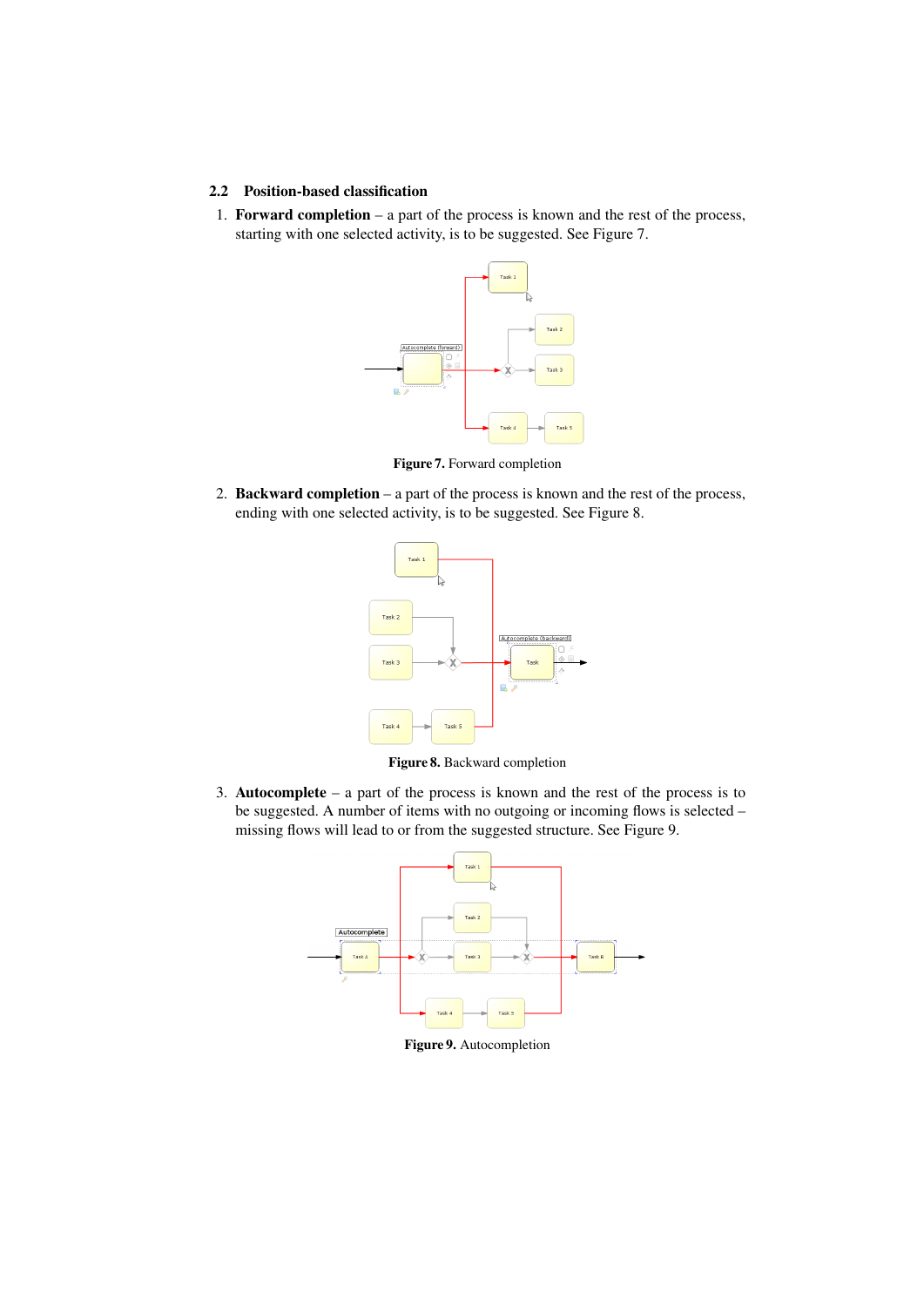## 3 Recommendation Techniques for Business Process Models

Empirical studies have proven that modelers prefered to receive and use recommendation suggestions during design [4]. Recommendations can be based on many factors, including labels of elements, current progress of modeling process, or some additional pieces of information, such as process description. There are several existing approaches which can be assigned to the following subject-based categories:

- 1. Attachment recommendations: Born et al. [5] presented an approach that supports modelers during modeling tasks by finding appropriate services, meaningful to the modeler. More complex approach which helps process designers facilitate modeling by providing them a list of related services to the current designed model was proposed by Nguyen et al. [6]. They capture the requested service's composition context specified by the process fragment and recommend the services that best match the given context. The authors also described an architecture of a recommender system which bases on historical usage data for web service discovery [7].
- 2. Structural recommendations: Mazanek et al. [8] proposed a syntax-based assistance in diagram editor which takes advantage of graph grammars for process models. Based on this research they proposed also a sketch-based diagram editor with user assistance based on graph transformation and graph drawing techniques [9].

Hornung et al. [10] presented the idea of interpreting process descriptions as tags and based on them provide a search interface to process models stored in a repository. Koschmider and Oberweis extended this idea in [11] and presented their recommendation-based editor for business process modeling in [4]. The editor assists users by providing search functionality via a query interface for business process models or process model parts and using automatic tagging mechanism in order to unveil the modeling intention of a user at process modeling time. An approach proposed by Wieloch et al. [12] delivers a list of suggestions for possible successor tasks or process fragments based on analysis of context and annotations of process tasks. Case based reasoning for workflow adaptation was discussed in [13]. It allows for structural adaptations of workflow instances at build time or at run time. The approach supports the designer in performing such adaptations by an automated method based on the adaptation episodes from the past. The recorded changes can be automatically transferred to a new workflow that is in a similar situation of change.

3. Textual recommendations: Naming strategies for individual model fragments and whole process models was investigated in [14] They proposed an automatic naming approach that builds on the linguistic analysis of process models from industry. This allows for refactoring of activity labels in business process models [15].

According to Kopp et al. [16] it is not to automatically deduct concrete conditions on the sequence flows going out from the new root activity as we cannot guess the intention of the fragment designer. However, they presented how a single BPMN fragment can be completed to a BPMN process using autocompletion of model fragments, where the types of the joins are AND, OR, and XOR.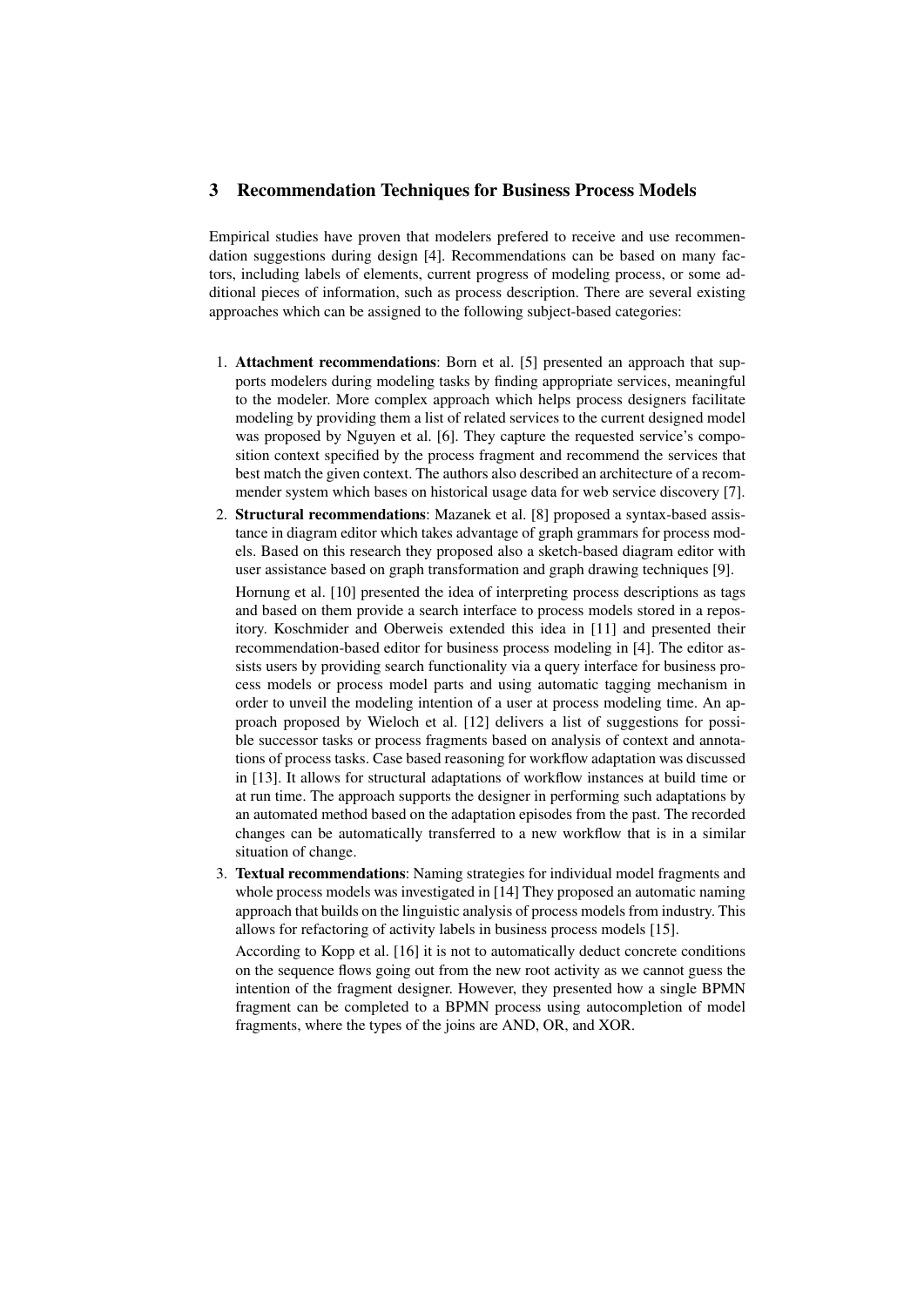## 4 Machine Learning Approach for Recommendation

The idea of recommender systems was evolving along with a rapid evolution of the Internet in mid-nineties. Methods such as collaborative filtering, content-based and knowledge-based recommendation [17] gained huge popularity in the area of web services [18] and recently most often in context-aware systems [19]. The principal rule that most of the recommendation methods are based on, exploits an idea of similarities measures. This measures can be easily applied to items that features can be extracted (eg. book genre, price, author) and ranked according to some metrics (customer liked the book or not). However, when applied to BPMN diagrams, common recommender systems face a big problem of non existence of standard metrics that will allow for comparison of models. What is more, feature extraction of the BPMN diagrams that will allow for precise and unambiguous description of models is very challenging and, to our knowledge, still unsolved issue.

Therefore, other machine learning methods should be investigated according to an objective aiming at providing recommendation mechanisms for a designer. The following Section contains an analysis of possible application of machine learning methods to recommendations described in Section 2. A comprehensive summary is also provided in Table 1. The black circle denotes full support of particular machine learning method to recommendation; half-circle denoted partial support of particular machine learning method to recommendation, and empty circle means no, or very limited support.

|                                      | Clustering   Decision                                    | <b>Bayesian</b>                 | Markov |
|--------------------------------------|----------------------------------------------------------|---------------------------------|--------|
|                                      | algorithms <sup><i>a</i></sup> trees <sup><i>b</i></sup> | $n$ etworks <sup>c</sup> chains |        |
| <b>Attachment recommendations</b>    |                                                          |                                 |        |
| <b>Structural recommendations</b>    |                                                          |                                 |        |
| <b>Textual recommendations</b>       |                                                          |                                 |        |
| <b>Position based classification</b> |                                                          |                                 |        |

Table 1. Comparison of different machine learning methods for recommending features denoted in Section 2

#### 4.1 Classification

Clustering methods Clustering methods [20] are based on optimization task that can be described as an minimization of a cost function that are given by the equation 1.  $K$ denotes number of clusters that the data set should be divided into.

$$
\sum_{n=1}^{N} \sum_{k=1}^{K} ||X_n - \mu_n||^2
$$
 (1)

This cost function assume existence of a function  $f$  that allows for mapping element's features into an M dimensional space of  $X \in \mathbb{R}^m$ . This however requires developing methods for feature extraction from BPMN diagrams, which is not trivial and still

*<sup>a</sup>* Useless as an individual recommendation mechanism, but can boost recommendation when combined with other methods

*<sup>b</sup>* No cycles in diagram

*<sup>c</sup>* No cycles in diagram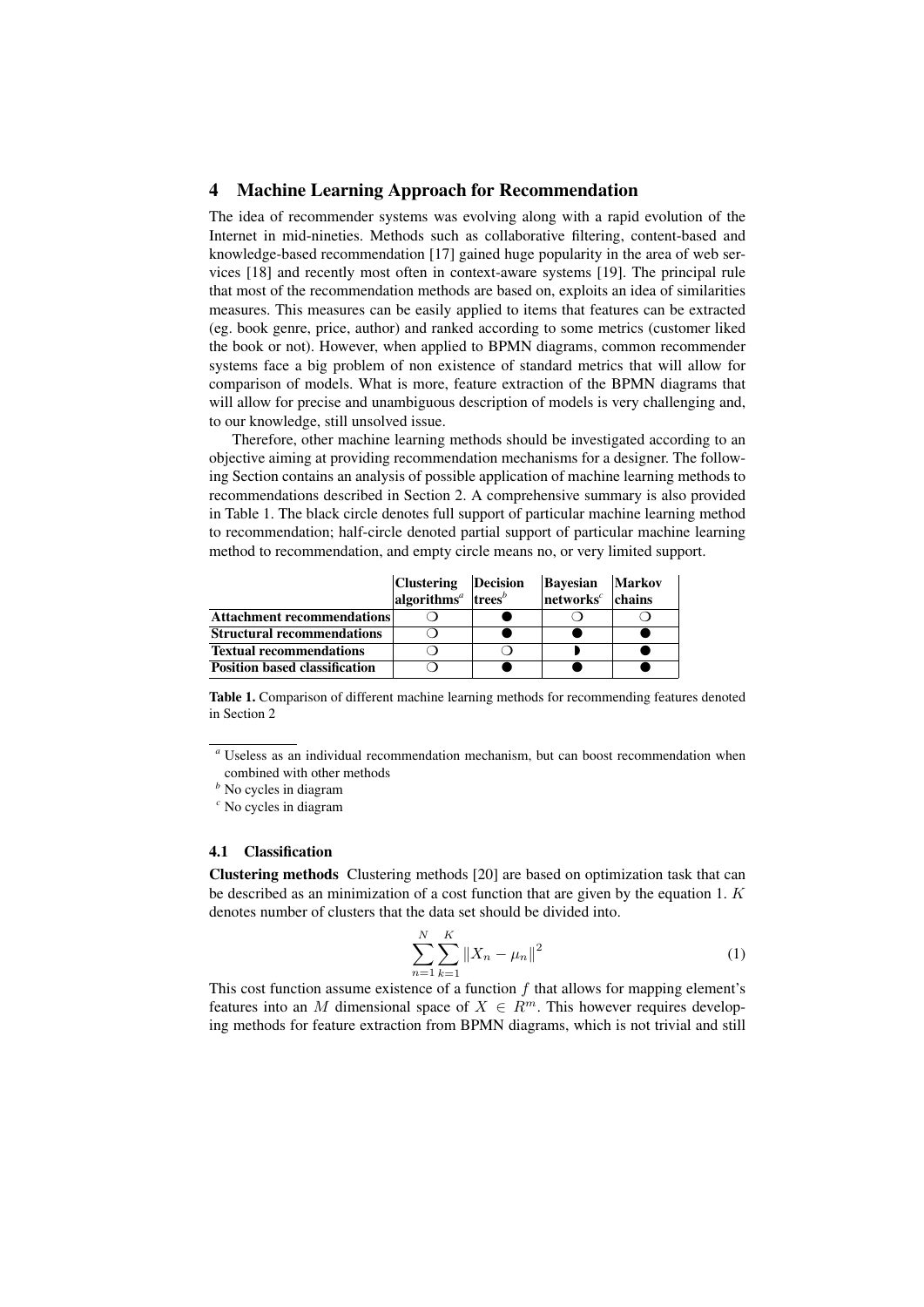unsolved task. Nevertheless, clustering methods can not be used directly for recommendation, but can be very useful with combination with other methods.

Decision trees Decision trees [21] provide a powerful classification tool that exploits the tree data structure to represent data. The most common approach for building a tree, assumes possibility of calculation entropy (or based on it, so-called *information gain*) that is given by the equation 2.

$$
E(X) = -\sum_{i=1}^{n} p(x_i) log(p(x_i)))
$$
\n(2)

To calculate the entropy, and thus to build a decision tree, only a probability p of presence of some features in a given element is required. For the BPMN diagram, those features could be diagram nodes (gateways, tasks, etc) represented by a distinct real numbers. Having a great number of learning examples (diagrams previously build by the user), it is possible to build a tree that can be used for predicting next possible element in the BPMN diagram. However, the nature of the tree structure requires from BPMN diagram to not have cycles, which not always can be guaranteed.

#### 4.2 Probabilistic Graphical Models

Probabilistic Graphical Models use a graph-based representation as the basis for compactly encoding a complex probability distribution over a high dimensional space [22]. The most important advantage of probabilistic graphical models over methods described in Section 4.1 is that it is possible to directly exploit the graphical representation of BP diagrams, which can be almost immediately translated into such model.

Bayesian networks Bayesian network (BN) [23] is an acyclic graph that represents dependencies between random variables, and provide graphical representation of the probabilistic model. The example of a Bayesian network is presented in Figure 10.



Figure 10. Bayesian network

The advantage of BN is that the output of a recommendation is a set of probabilities, allowing for ranking the suggestion from the most probable to the least probable. For example to calculate the probability of the value of the random variable *B1* from the Figure 10, the equation 3 can be used. The G1,2 can be denoted as BPMN gateways, and B1,2 as other blocks, e.g. Tasks or Events. Thus, having any of these blocks given, we can calculate a probability of a particular block being a missing part.

$$
P(B1) = \sum_{G1} \sum_{G2} \sum_{B2} P(G1)P(B1|G1)P(B2|G1)P(G2|B1, B2)
$$
 (3)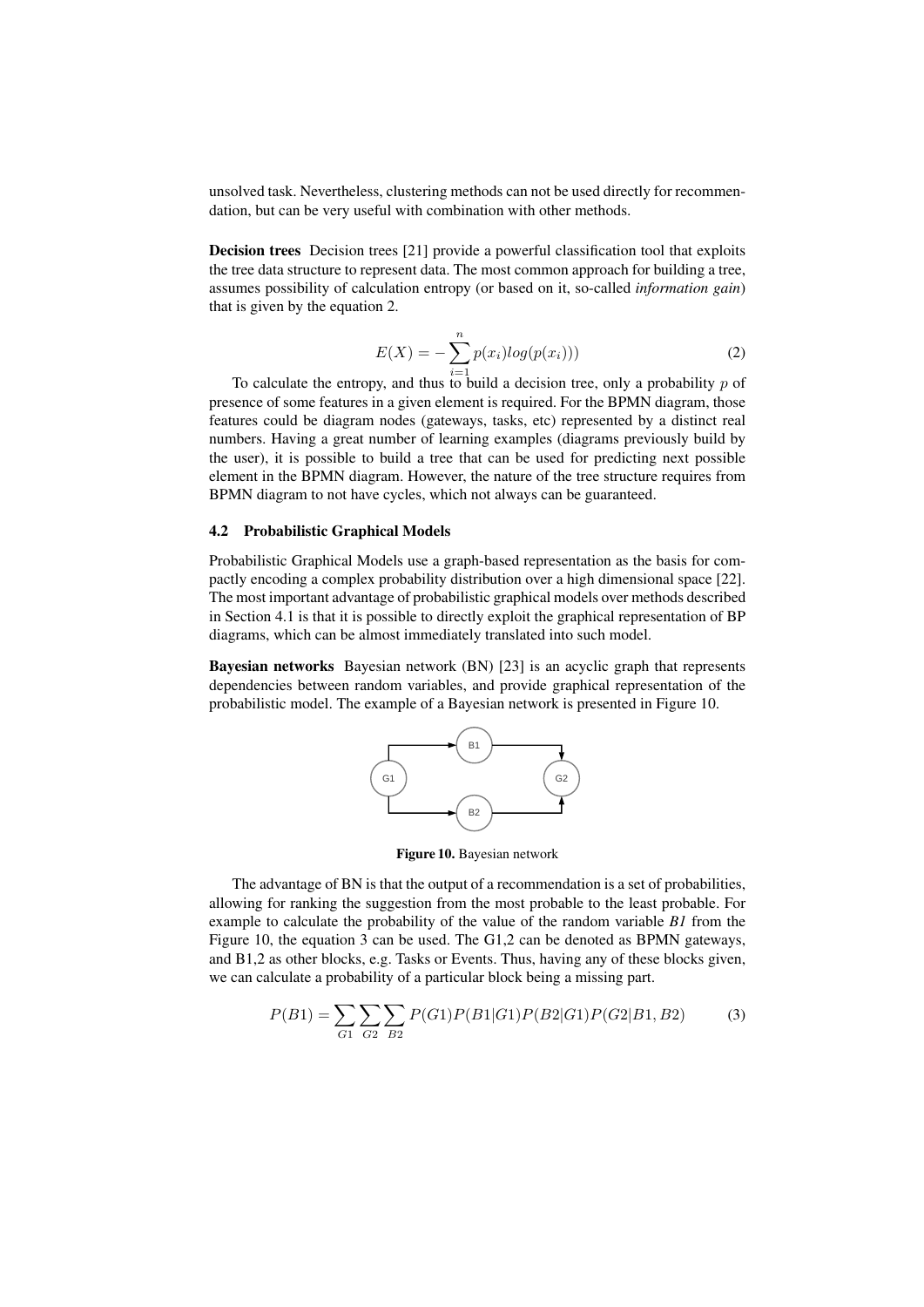This method however, will not be efficient for large diagrams, since exact inference in Bayesian networks is NP-hard problem. To solve this problem either the small chunks of BPMN diagram can be selected for the inference, or approximate inference applied.

**Markov Chains** Markov chain [24] is defined in terms of graph of state space  $Val(X)$ and a transition model  $\tau$  that defines, for every state  $x \in Val(X)$  a next-state distribution over  $Val(X)$ . These models are widely used for text auto-completion and text correction, but can be easily extended to cope with other problems such as Structural recommendations, or position-based classification.

We can assume different BPMN block types as states  $x$ , and connections between them as a transition model  $\tau$ .



Figure 11. Markov Chain

An example Markov chain model is presented in Figure 11. The number above the arrows denotes transition probability from one state to another. The characteristic of the Markov chains allows for cycles.

# 5 Case Study

The presented recommendation approaches can be applied to process models, especially modeled on the basis of the existing processes in a model repository. For the purpose of evaluation, we prepared 3 different BPMN models of bug tracking systems (Django and JIRA) and the model of the issue tracking approach in VersionOne. A bug tracking system is a software application that helps in tracking and documenting the reported software bugs (or other software issues in a more general case). Such a system is often integrated with other software project management applications.



Figure 12. Django

Figure 13. Jira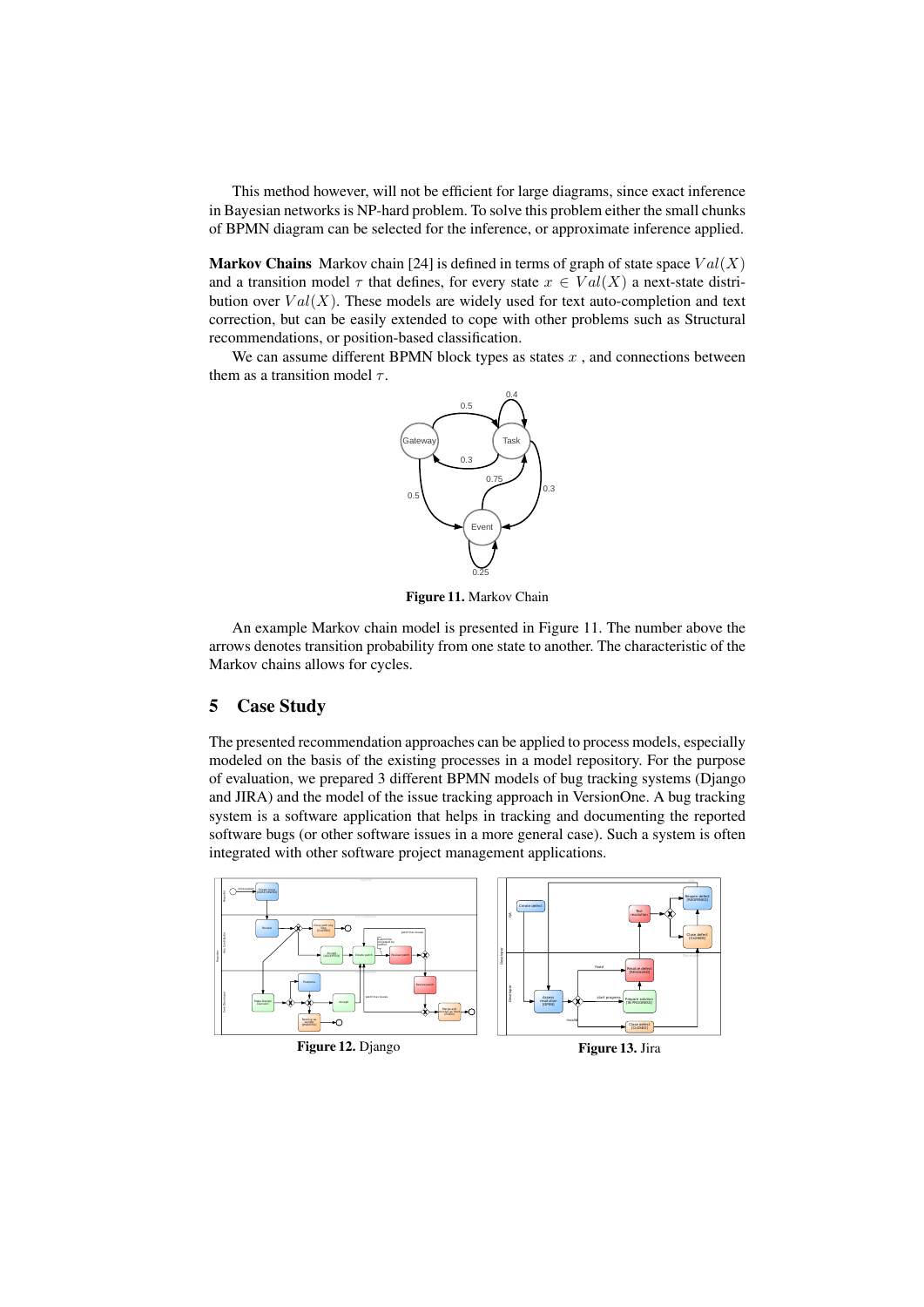

Figure 14. VersionOne

We selected such models as a case study because of their similarity. As the processes of different bug trackers present the existing variability, such example can be easily used to present for recommendation purposes when modeling a new bug tracking flow for a bucktracking system.

## 6 Conclusion and future work

This paper focuses on a problem of recommendation methods in BP modeling. Such methods help in speeding up modeling process and producing less error prone models than modeling from scratch. The original contribution of the paper is introducing a categorization of recommendation approaches in BP modeling and short overview of machine learning methods corresponding to the presented recommendations.

Our future work will focus on specifying recommendation approach for company management systems in order to enhance modeling process and evaluation of the selected recommendation methods. We plan to carry out a set of experiments aiming at testing recommendation approaches on various model sets.

## References

- 1. OMG: Business Process Model and Notation (BPMN): Version 2.0 specification. Technical Report formal/2011-01-03, Object Management Group (2011)
- 2. Silver, B.: BPMN Method and Style. Cody-Cassidy Press (2009)
- 3. Mendling, J., Reijers, H.A., van der Aalst, W.M.P.: Seven process modeling guidelines (7pmg). Information & Software Technology 52 (2010) 127–136
- 4. Koschmider, A., Hornung, T., Oberweis, A.: Recommendation-based editor for business process modeling. Data & Knowledge Engineering 70 (2011) 483 – 503
- 5. Born, M., Brelage, C., Markovic, I., Pfeiffer, D., Weber, I.: Auto-completion for executable business process models. In Ardagna, D., Mecella, M., Yang, J., eds.: Business Process Management Workshops. Volume 17 of Lecture Notes in Business Information Processing. Springer Berlin Heidelberg (2009) 510–515
- 6. Chan, N., Gaaloul, W., Tata, S.: Context-based service recommendation for assisting business process design. In Huemer, C., Setzer, T., eds.: E-Commerce and Web Technologies. Volume 85 of Lecture Notes in Business Information Processing. Springer Berlin Heidelberg (2011) 39–51